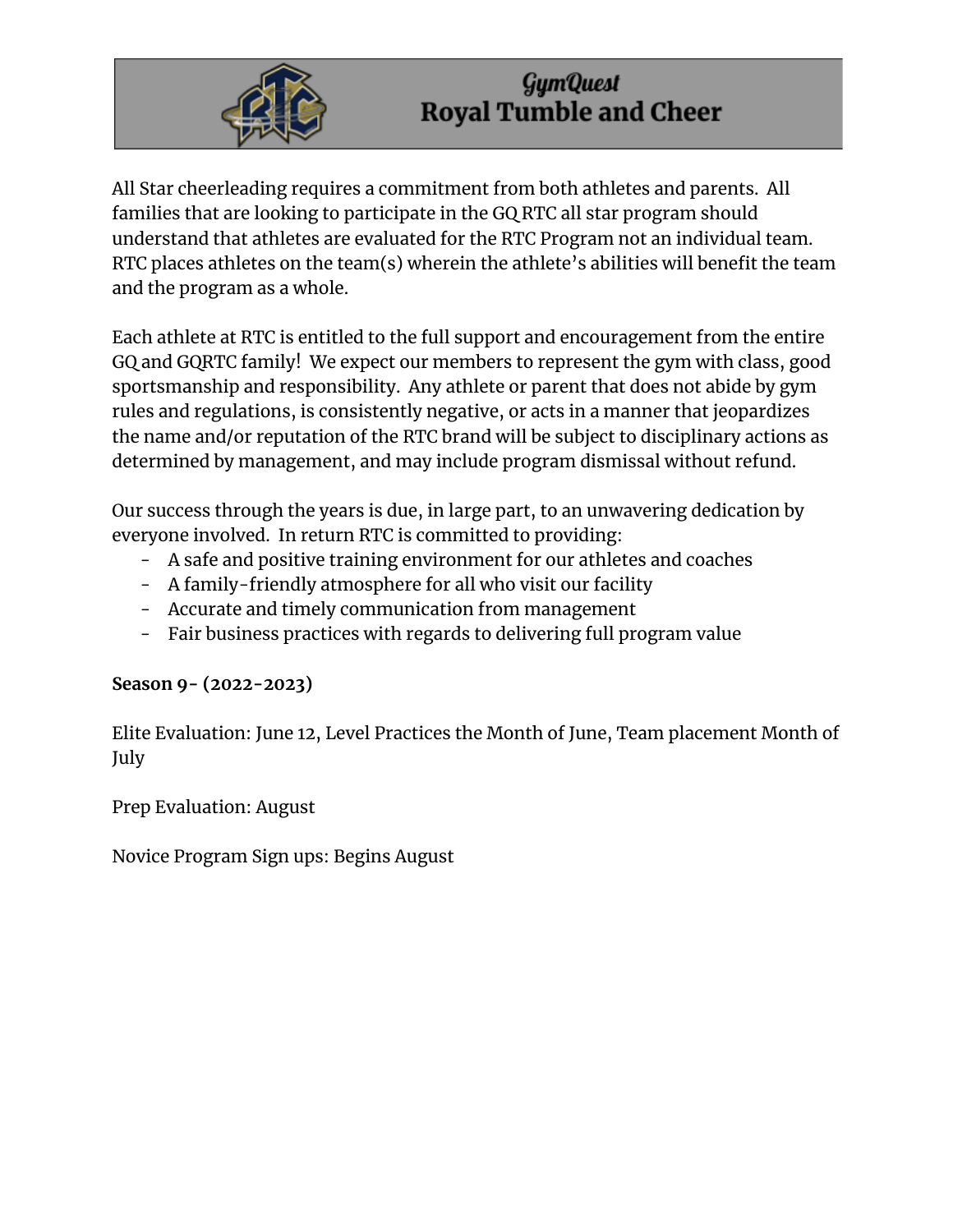

## **ELITE TEAM PLACEMENT**

**At RTC we want every athlete to have the opportunity to showcase their strengths, talents, confidence and technique for team placement. For this reason, we evaluate elite team athletes for four hours before forming teams.** We understand that nerves, adrenaline and the pressure can impact the way an athlete performs. It is our goal to create a stress free and injury free evaluation process!

**ELITE EVALUATION DAY**

**Sunday June 12 Level 1: 4:00-5:00 p.m. (\$20.00) Level 2: 5:00-6:00 p.m. (\$20.00)**

**Level 3: 6:00-7:30 p.m. (\$25.00)**

**\*If missing evaluation day, sign up for the level appropriate make-up evaluation group below.**

Evaluation day provides a safe and accurate way for our staff to place your athlete into an appropriate level practice group. These groups will practice together for the Month of June. We firmly believe it is less stressful for athletes when they are allowed more time to show their skills and progressions. **Athletes seeking placement on a full-season elite team MUST be enrolled in a group!**

**BLUE: Mondays 5-7 (Ages 5-8) (June 20 and June 27) BLACK: Tuesday 7-9 (Ages 9-18) (June 21 and June 28) GOLD: Wednesday 7-9 (ages 8-15) (June 22 and June 29)**

#### **Month of June:**

- → Online Registration for Evaluation Level Groups begins June 13
- → Practice for Level Evaluation Groups starts June 20th and ends July 1
- → Level Evaluation Groups practice for 2 hours each week for a total of two sessions or 4 hours of evaluation time. Please note that this may NOT be your normal practice time for ELITE season.
- $\rightarrow$  Coaches will closely evaluate athletes during week one and may reassign athletes for week two.
- → Evaluations will focus on technique-driven warm up drills, jumps, tumbling and stunting.
- ➔ **Cost: \$30.00 if attended Evaluation Clinic \$50.00 if missed Evaluation Clinic**

**Team Placement- Week of July 4**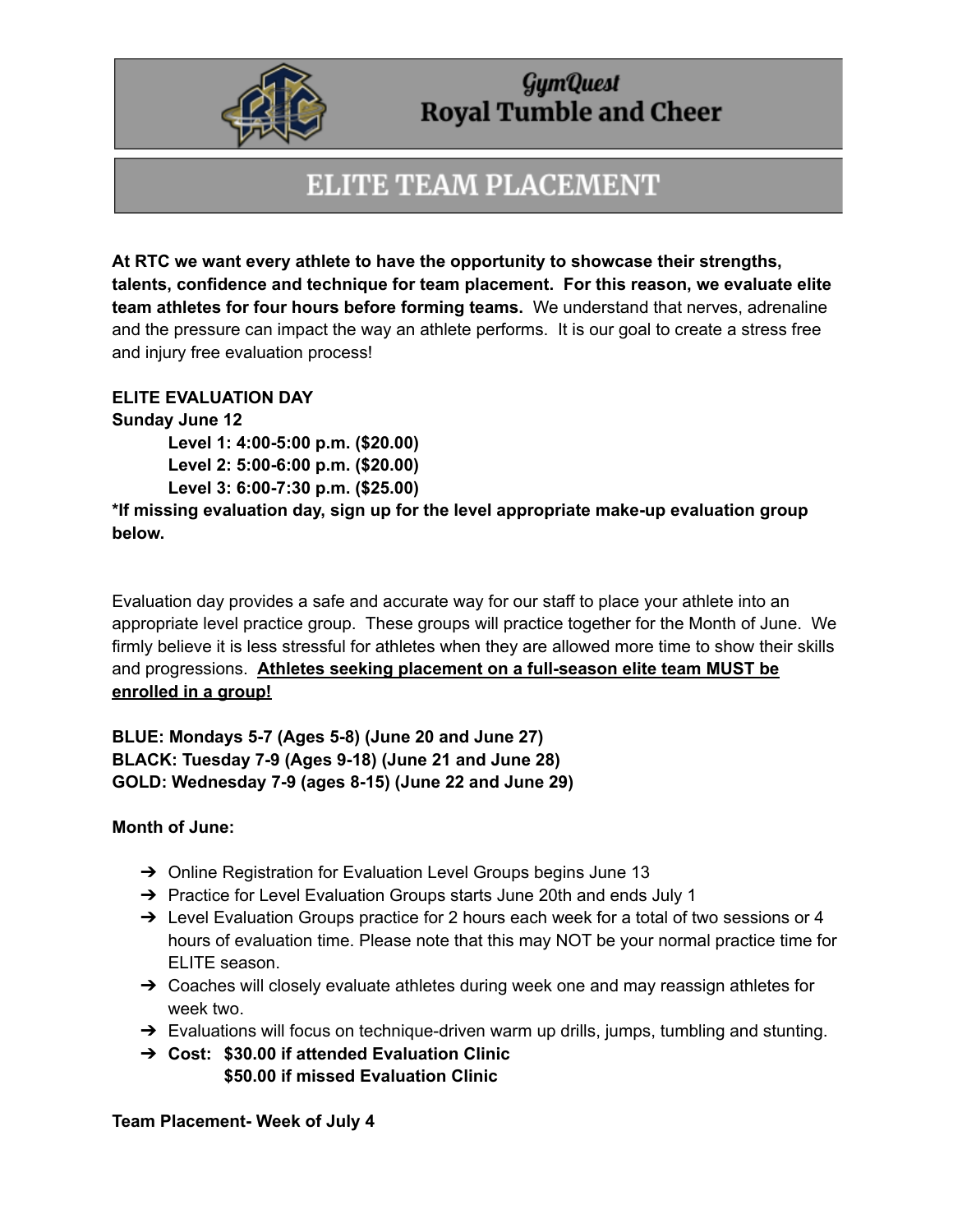

## **ELITE TEAM PLACEMENT**

- Athlete placement will be based on the strength and technique of skills at the time of team formation.
- The majority of athletes will be placed according to their group level. Exceptions may be made when placing crossovers, athletes with unique skill sets, or athletes who have ages out of a division.
- Team placement is never final. Athletes who regress or advance skills may be moved to another team at any time during the season.
- Athletes who wish to have their placement reevaluated may contact the director and an individual skill assessment will take place. A \$75 re-evaluation fee will be charged.
- Athletes that have not attended a training group may request an individual evaluation (\$50 fee). However, placement is not guaranteed. Training group tuition will still be due.
- Once rosters are finalized, practice time will be used to work on elements of the routine and nurture team development. There will be minimal time within team practice to advance tumbling skills.
- Team tumbling will focus on technique and team synchronization. Some skill advancement does occur, however athletes are encouraged (but are not required) to supplement their training with additional classes or private lessons.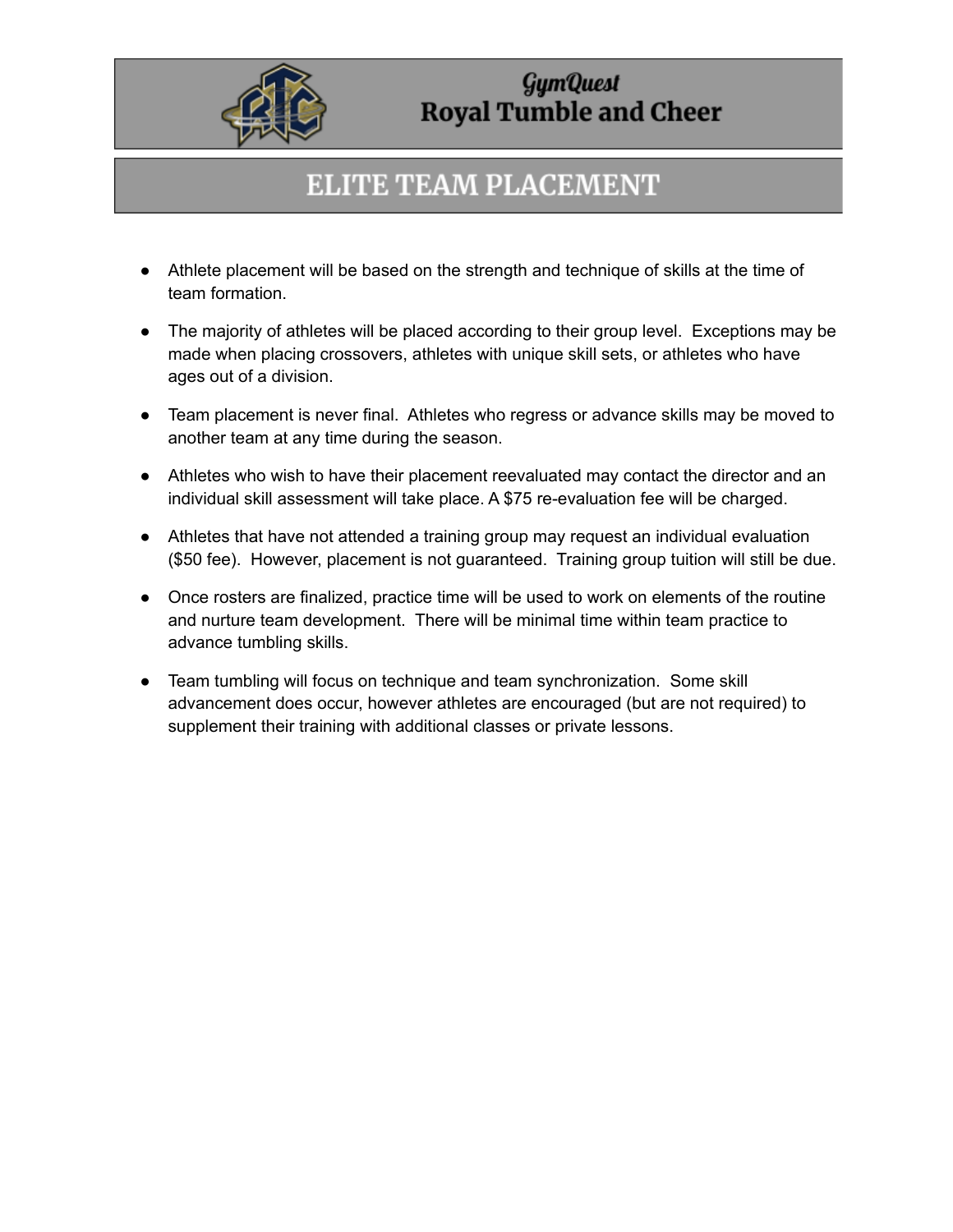

## **PROGRAM FEATURES**

**RTC offers athletes of all ages and abilities the opportunity to grow and develop under the supervision of professionally trained coaches.** We provide a safe and positive training environment celebrating your child's success at every stage of training. In addition to achieving the skills and confidence to perform at the highest level of competition, athletes will build strength of character through valuable lessons in self-discipline, resilience, teamwork and commitment.

Teams compete in specific divisions according to age and skill. Our elite program travels to national events throughout the U.S. We begin training in August in preparation for the competitive season which typically runs December through May. Elite teams will compete for bids to attend our industry's most prestigious invite-only events that take place in late April and early May. **Post season events are part of the competition season and not optional.**

| <b>Division</b> | <b>Levels</b> | <b>Birth Range</b> | <b>Practices</b>                                                                    | <b>End of Season Events</b>               |  |  |
|-----------------|---------------|--------------------|-------------------------------------------------------------------------------------|-------------------------------------------|--|--|
| Youth           | $1 - 3$       | 2010-2016          | July-Mid                                                                            | Star Spirit - Florida-                    |  |  |
|                 | 5             | 2010-2014          | Sept One<br>2-hour<br>weeknight                                                     | All Star Worlds - Orlando                 |  |  |
|                 | 5             | 2010-2013          |                                                                                     | The ONE - Virginia Beach                  |  |  |
| <b>Junior</b>   | $1 - 3$       | 2006-2015          | practice<br>Mid<br>Sept-May<br><b>Plus 2-3</b><br>hour Sunday<br>practice<br>(Extra |                                           |  |  |
|                 | 4             | 2006-2014          |                                                                                     | Star Spirit - Florida                     |  |  |
|                 | $5-6$         | 2006-2013          |                                                                                     | All Star Worlds - Orlando                 |  |  |
| <b>Senior</b>   | $1 - 5$       | 6/1/03-2010        |                                                                                     | The ONE - Virginia Beach Worlds (level 6) |  |  |
|                 | 6             | 6/1/03-2009        |                                                                                     |                                           |  |  |
| Open            | $4 - 7$       | 2008-earlier       | practice may<br>be called)                                                          | Worlds - Orlando                          |  |  |

#### **The following is a general overview of our elite program**

We may elect to form teams in an IASF (international) division if we believe a team will be more competitive. There will be no difference in programming.

Teams might attend an alternate post-season event if the desired bid is not earned.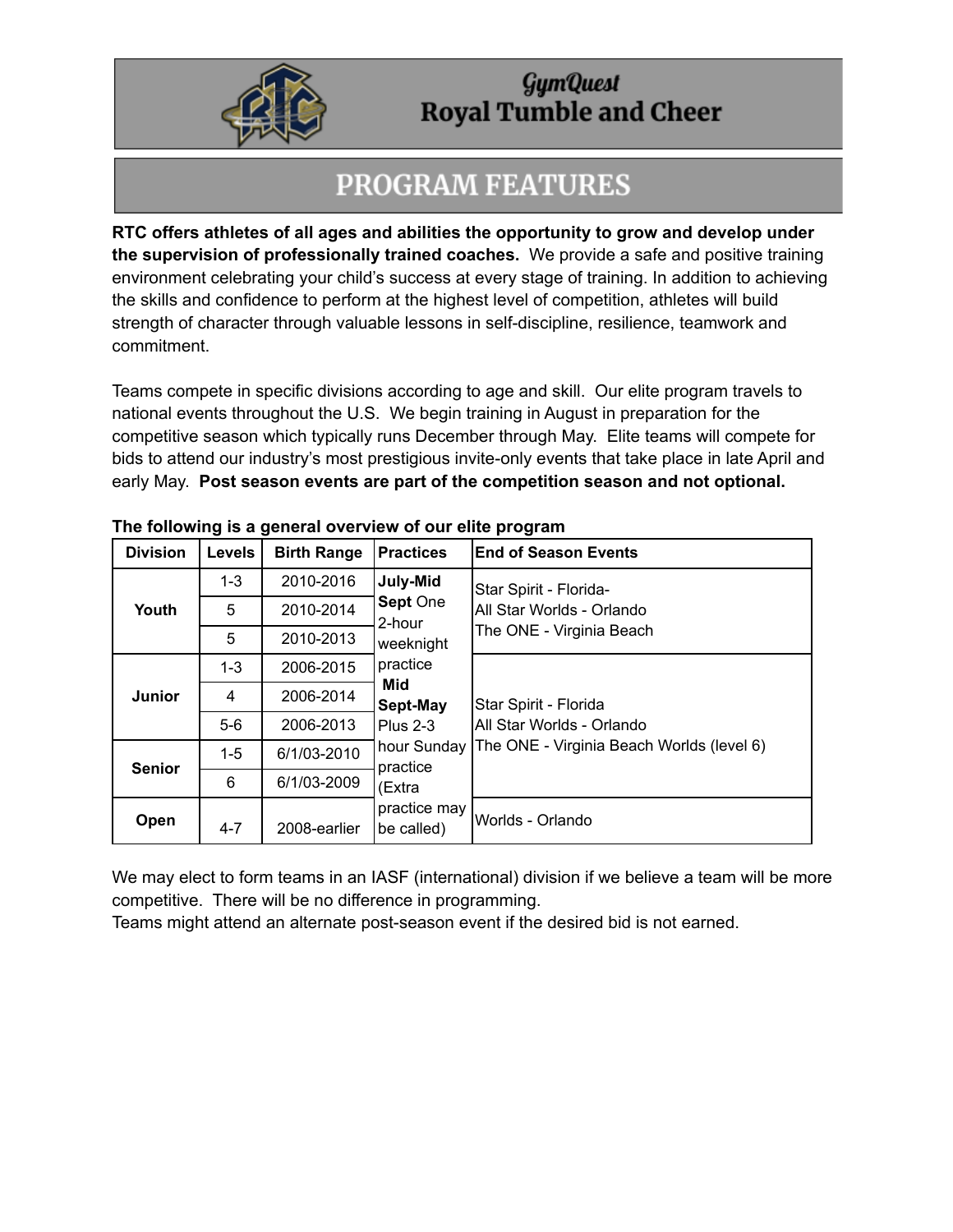

# **ADDITIONAL DETAILS**

RTC does not guarantee that specific team levels will be formed. We start with a clean slate each season and teams are developed based on the total talent pool that is present during the evaluation period. From beginner to the most experienced athlete, we consider the skills of each individual athlete that comes to us for placement and design teams so that everyone has the opportunity to participate and succeed.

#### **When placing athletes, we consider:**

- Tumbling that can be performed with "no drivers lost"... near perfect execution
- Stunting ability
- Jump execution
- Dance performance ability
- Leadership abilities, positive character traits, attendance and commitment level.

#### **Some Placement Scenarios:**

- An athlete is well-rounded and makes the level where they have every tumbling skill. The athlete brings strength in all the areas listed above.
- An athlete is missing a tumbling skill or two, but brings value to their assigned team in all other categories listed above.
- An athlete is placed below their mastered tumbling level. This athlete may have the tumbling skills, but still needs improvement in some or all of the other skill categories.
- An athlete has little to no tumbling for the level they make, but is a standout athlete in one or more of the other categories. The other category skills will make a notable contribution to the team's scoring potential.

#### **Crossover Policies:**

- Athletes are first and foremost a rostered member of their primary team.
- Athletes must attend all practices for both their primary and secondary team.
- Crossover do not pay additional tuition, but are responsible for the competition and apparel fees for each team.
- Level and division restrictions may apply.
- Crossover accounts must remain in good standing.

#### **Flyers:**

● All team flyers are required to take weekly stretch classes.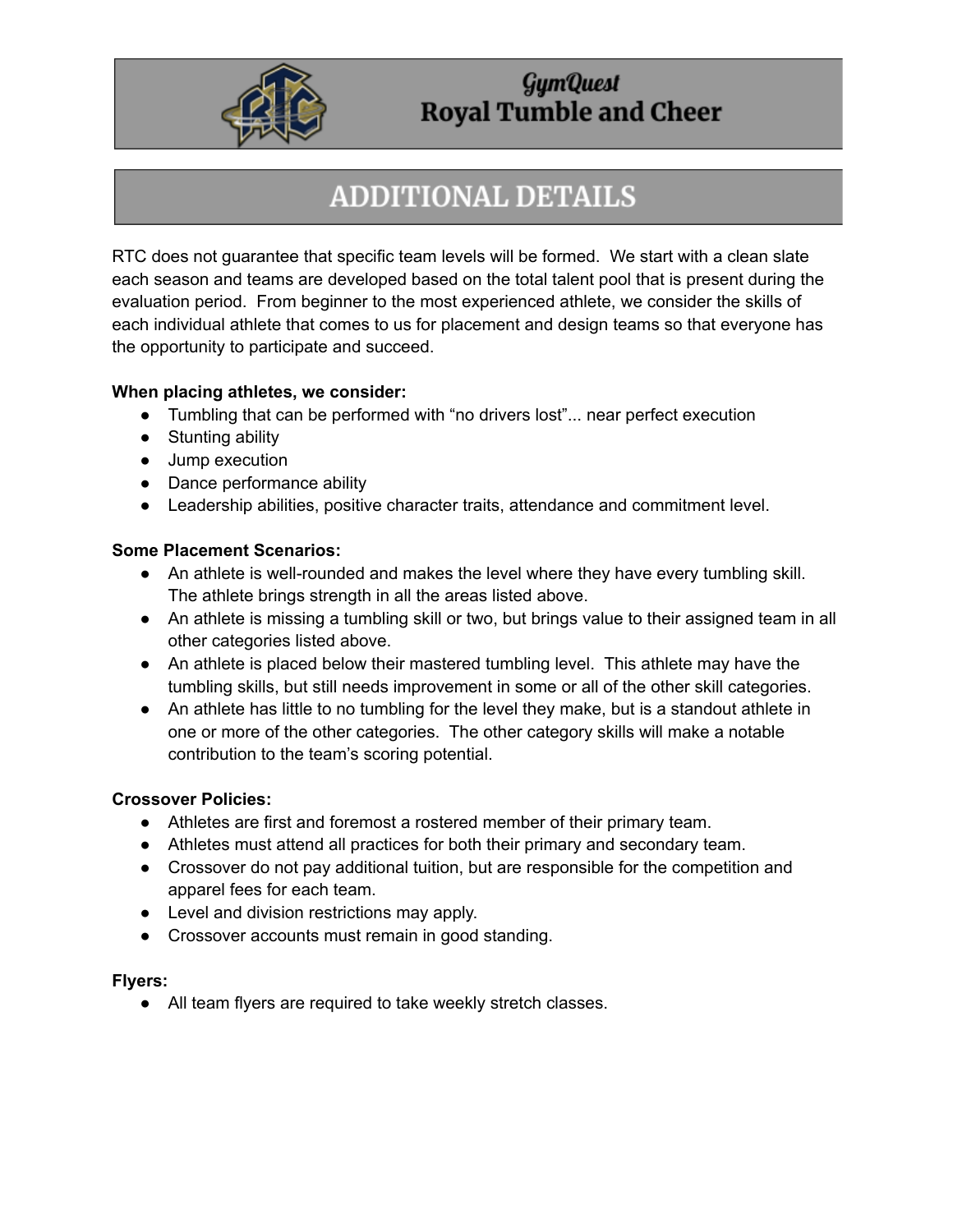

# **ADDITIONAL DETAILS**

Please remember that we consider each athlete's strengths (and weaknesses) when forming teams each season. Our coaches are experts at grouping athletes talents and setting your child up for a successful season. We ask that you trust in our ability to place everyone on the appropriate team!

#### **SKILLS CAMPS AND CHOREOGRAPHY**

Athletes are entitled to various specialty camps for routine choreography and skill building (stunts, baskets, pyramid). These camps may or may not coincide with your regular team practices and may occur in the morning or afternoon (summer and weekend only). Please see our important dates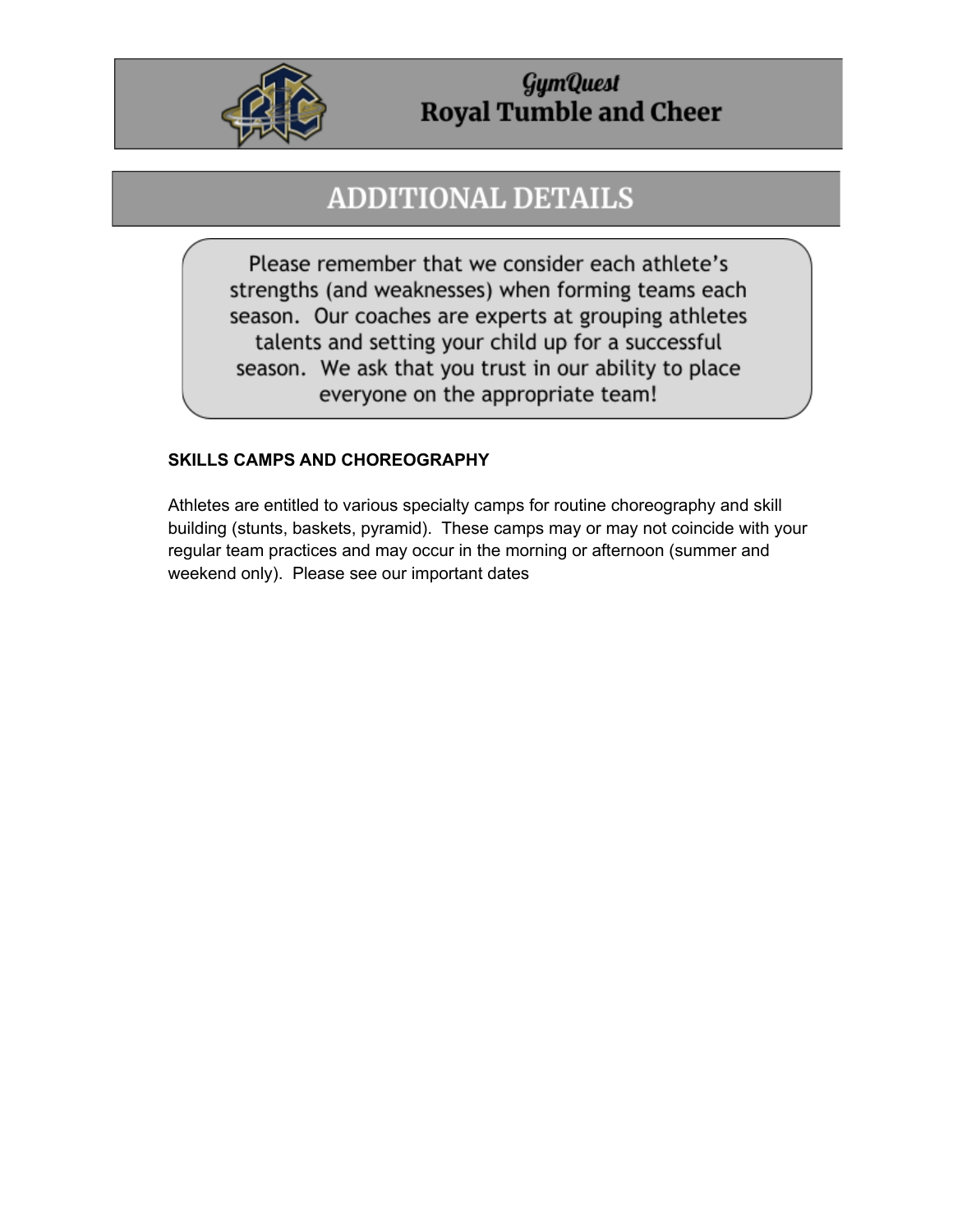

# **IMPORTANT DATES**

| June 13           | <b>Registration for Level Evaluation Groups Opens</b><br>All athletes who wish to be placed on a full season ELITE team MUST enrolled |
|-------------------|---------------------------------------------------------------------------------------------------------------------------------------|
| June 20-July 1    | <b>Level Evaluation Groups</b>                                                                                                        |
| <b>July 5-7</b>   | Registration Week (Must Register in Person)                                                                                           |
| <b>July 2-7</b>   | Summer Break- No Practice or Classes                                                                                                  |
| July 11           | <b>Start of Training Season</b><br>Mini Parent Meeting 6:00 p.m.                                                                      |
| July 12           | Youth, Junior and Senior Parent Meeting 7:00 p.m.                                                                                     |
| July 24           | <b>Stunt Clinic 1 (Mandatory Attendance for Elite)</b><br>9:00-12:00 Mini, 12:00-3:00 Youth, 3:30-6:30 Jr/Sr                          |
| August 1          | Registration Opens for Prep, Novice and Dance                                                                                         |
| August 7-12       | <b>CLEAN WEEK- No Practices or Classes</b>                                                                                            |
| <b>August 14</b>  | <b>Stunt Clinic 2 (Mandatory Attendance for Elite)</b><br>9:00-12:00 Mini, 12:00-3:00 Youth, 3:30-6:30 Jr/Sr                          |
| Sept 5            | Labor Day- NO Practices                                                                                                               |
| Sept 11           | Start of Competition Season and Sunday Practices                                                                                      |
| <b>Sept 24-25</b> | Elite Choreography (Mandatory Attendance for Elite Mini-Sr)                                                                           |
| Oct 23            | <b>Gym Closed</b>                                                                                                                     |
| Oct 31            | <b>Halloween- NO Practices</b>                                                                                                        |
| Nov 23-27         | Thanksgiving Break- No practices                                                                                                      |
| 12/9              | ADDED PRACTICE for ELITE 5:00-7:00 p.m.                                                                                               |
| 12/11             | No Practice for NOVICE OR PREP<br>Windy City Extrag. Competition for ELITE                                                            |
| Dec 23-Jan 1      | <b>Winter Break-No Practices</b>                                                                                                      |
| Jan 27            | ADDED PRACTICE for ELITE and Dance 5:00-7:00 p.m.                                                                                     |
| Jan 29            | No Practice for NOVICE or PREP:<br>Xtreme Spirit Competition for Elite and Dance                                                      |
| Feb <sub>3</sub>  | ADDED PRACTICE for Novice, Prep, Elite and Dance                                                                                      |
| Feb 4             | Pro Championships Event Novice, Prep, Elite and Dance                                                                                 |
| Feb 25-26         | <b>Cheer Derby Competition for ELITE</b>                                                                                              |
| Feb 26            | No Practice for Novice, Prep or Dance                                                                                                 |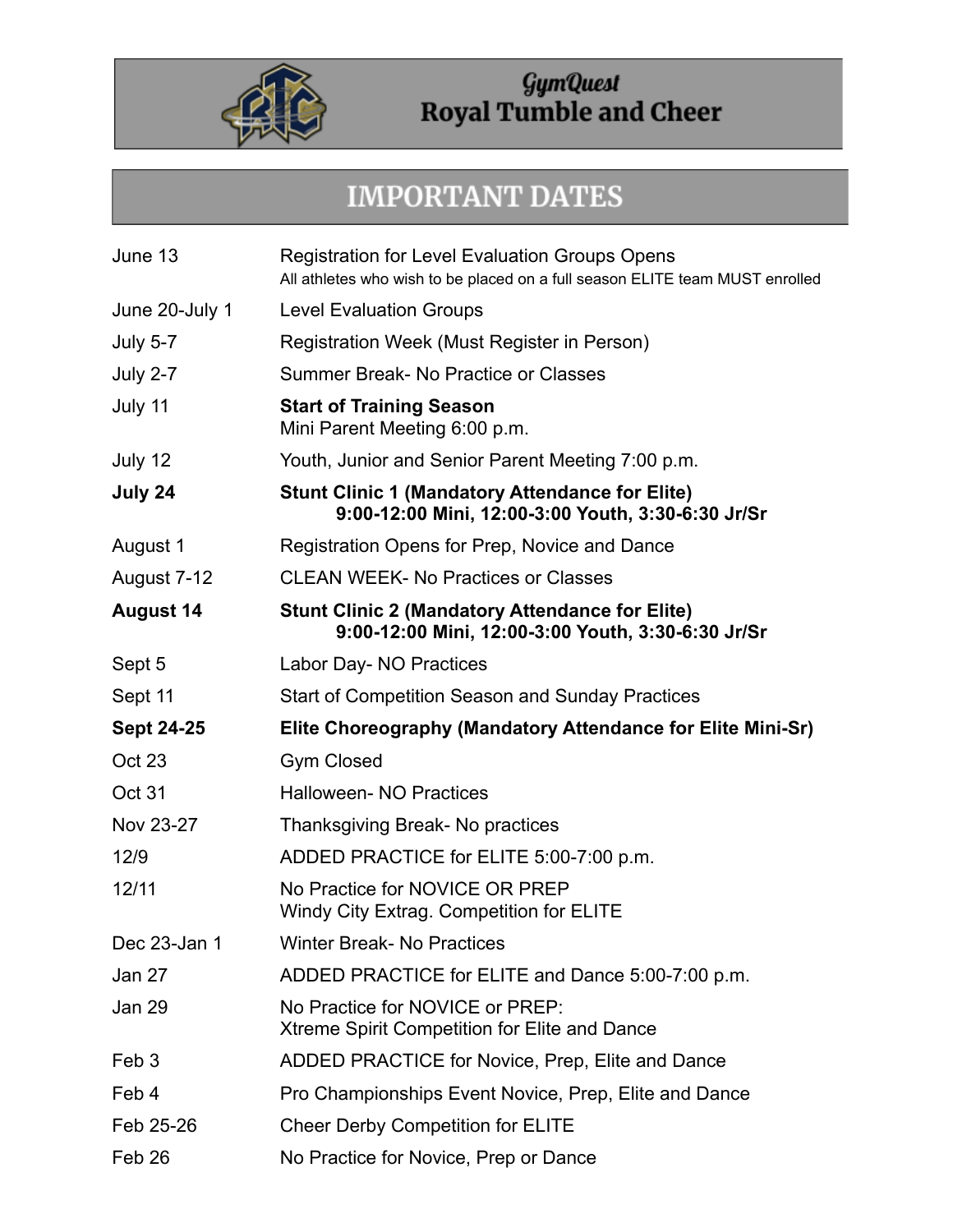

## **IMPORTANT DATES** (continued)

- March 3 Added Practice Novice, Prep, Elite, Dance
- March 5 **Hobart Invitational Competition Novice, Prep, Elite and Dance**
- March 10 ADDED Practice for Novice, Prep and Elite
- March 11-12 Gold Rush Competition for Novice, Prep, Elite
- March 12 No Practice for Dance, Novice or Prep End of season for Novice teams
- March 17-19 Star Spirit Nationals competition for Prep, Elite and Dance
- March 19 No practice for Prep End of season for Prep teams
- March 31 ADDED Practice for Elite and Dance End of Regular Season for
- April 2 Midwest National Competition for Elite and Dance
- April 3 **Post Season Practice begin**
- Apr 9 **Easter Holiday- No Practices**
- April 22-23 Kalahari Nationals competition for Elite and Dance
- May 5 **ADDED PRACTICE for Elite and Dance**
- May 6 **Great American Competition for Elite and Dance** End of season for Dance
- May 9 ADDED PRACTICE For ELITE
- May 13-14 Nationals for ELITE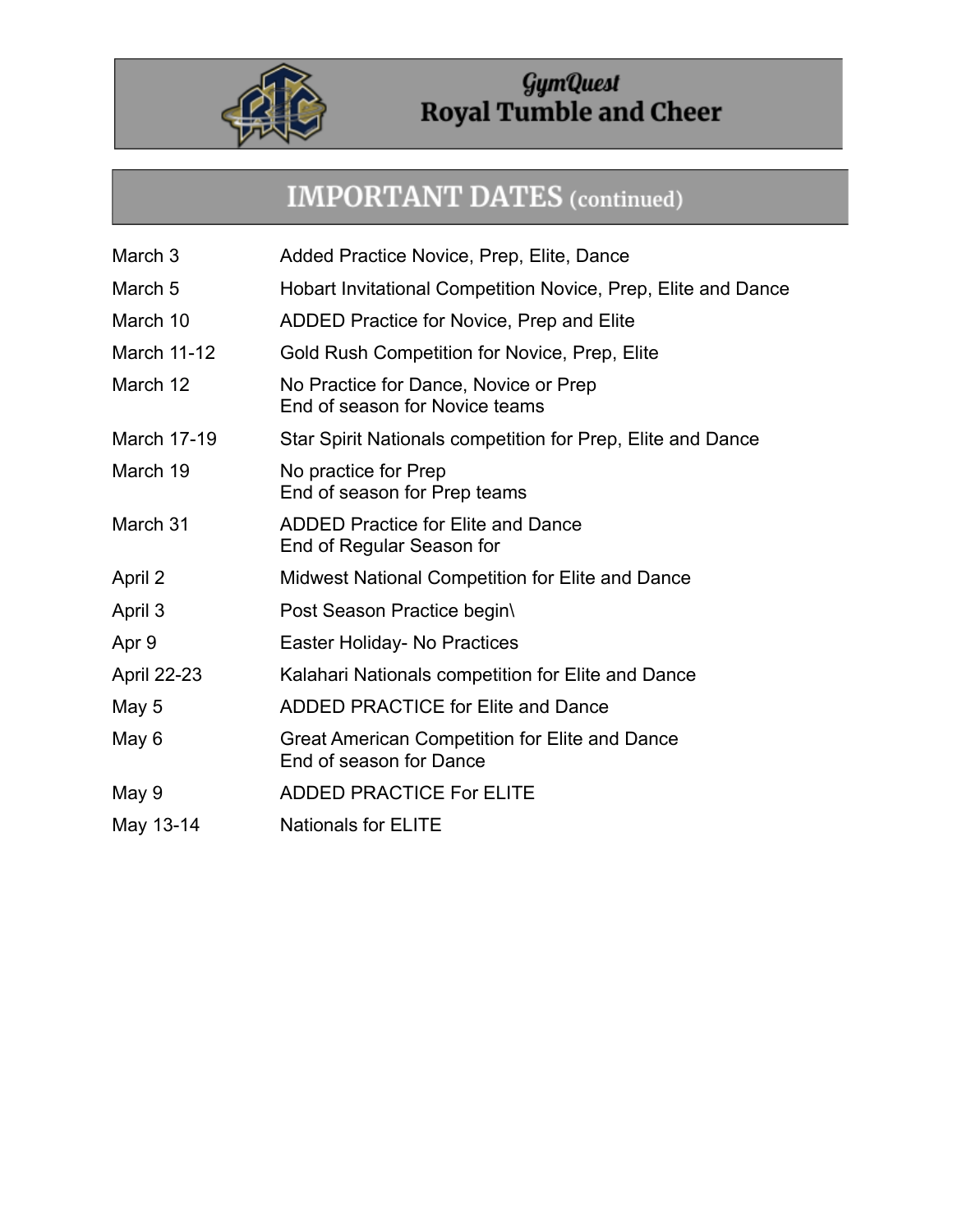

## **COMMITMENT = SUCCESS**

Attendance is crucial to the success of a team. We are providing our general attendance policy BEFORE you make a commitment to joining the GQRTC program.

A parent meeting will be called if an athlete accumulates 10 absences (combined excused and unexcused absences). Habitual absences may result in modification of athlete role/responsibilities on his/her team, designation as an alternate for a probationary period, or removal from the team roster and drop fee charged.

#### **Excused Absences**

- $\rightarrow$  Graded school event
- → Contagious illness or injury with doctors note. Note: athletes who are "not feeling well" or have minor injuries are still expected to attend and activities will be limited.

#### **Unexcused Absences**

→ Non-contagious illness, non-graded school events, too much homework, too tired, birthdays or family gatherings, unable to get a ride, participation in other sports, withholding practices as a form of parental discipline, college visits and college testing (ACT/SAT) are also considered unexcused. Please schedule these events on days when your athlete does not have practice or events.

#### **All Missed practices must be documented in writing via the official attendance email.**

Failure to notify the gym via the official attendance email will result in an unexcused absence and is subject to disciplinary action. DO NOT report absences on social media, via team apps, or by text or the absences will be considered unexcused.

#### **Summer Attendance (July 11- Sept. 11)**

Four (4) vacation absences are allowed, but all choreography and camp dates must be attended.

#### **In-Season (Fall/Winter) Attendance (Sept 12 - March 31)**

Three (3) unexcused absences are allowed, but any unexcused absence may impact an athlete's assigned role for competition.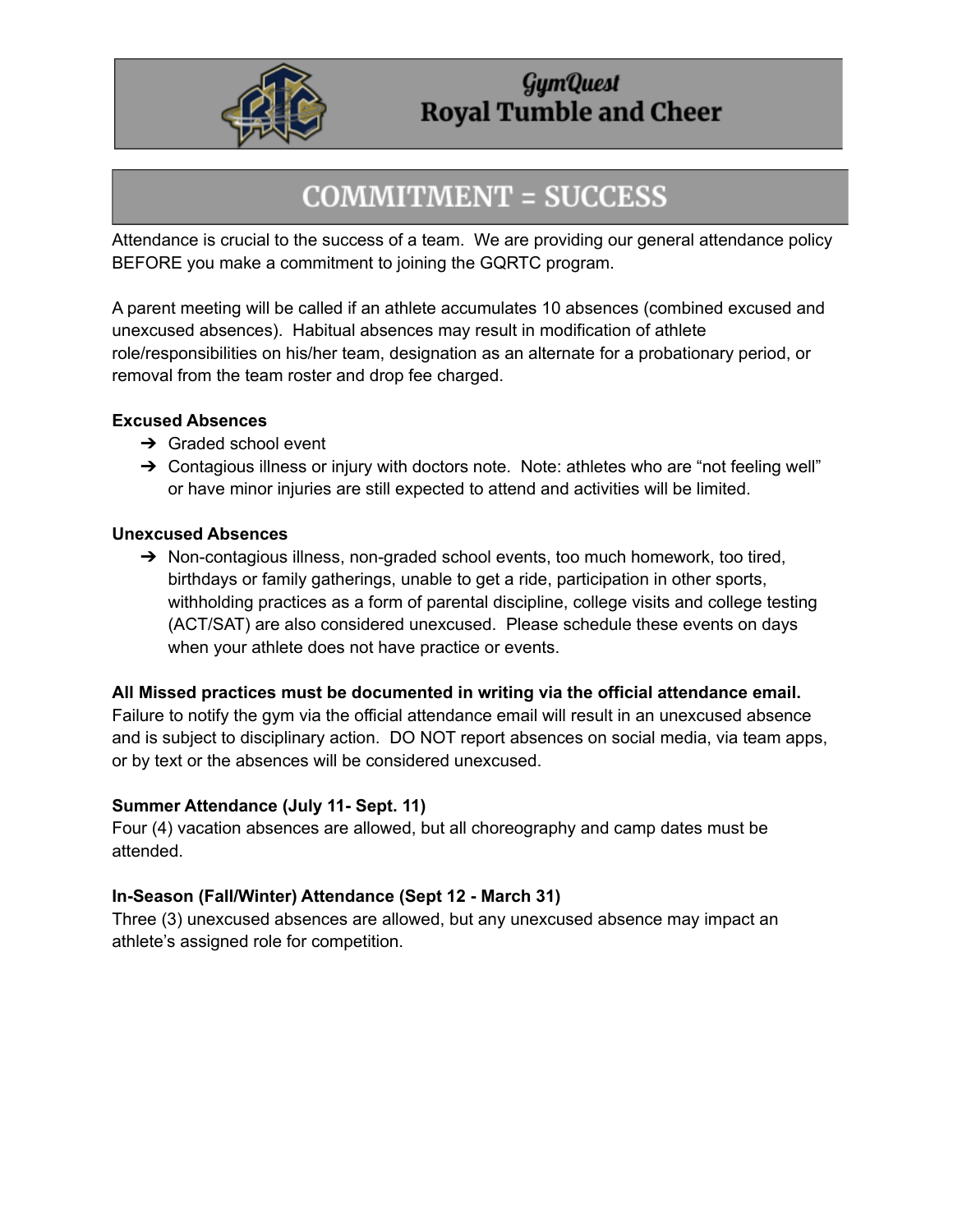

# **COMMITMENT = SUCCESS**

#### **Mandatory Competition Practices**

No unexcused absences are allowed within 14 days of an event. No absences (excused or unexcused) are allowed within 7 days of an event which includes. This includes extra scheduled practices. Failure to follow this policy will result in one of the following:

- $\triangleright$  Ineligibility to compete (without refund)
- $\triangleright$  Allowed to compete, but removal from all group sections of the routine such as stunts (only considered if the absence follows the guidelines for excused absences and does not negatively impact the team).

#### **Post Season Practices** (April 1 - End of Season)

Only excused absences with proper documentation are permitted beginning March 26. **Elite teams do not take practice off for spring break.** No absence allowed 14 days within 14 days of an event (expectations, crossovers competition at other events).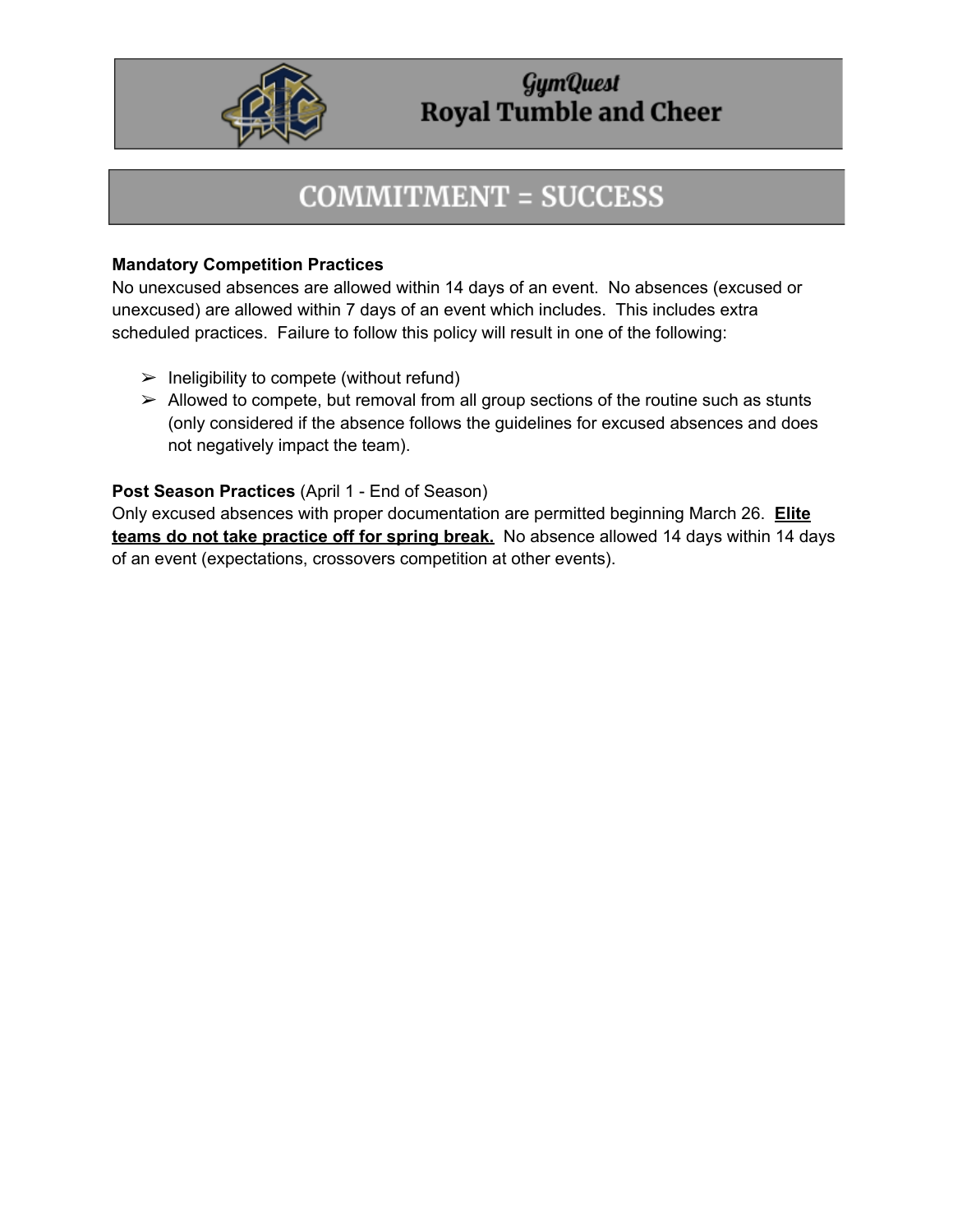

# TENTATIVE COMPETITION SCHEDULE

| <b>Event</b>                               | Program/Team                  | Location                                                                        | <b>Date</b>        | <b>Travel Dates</b> |
|--------------------------------------------|-------------------------------|---------------------------------------------------------------------------------|--------------------|---------------------|
| <b>Windy City</b>                          | <b>ELITE</b>                  | <b>Wintrust Sports</b><br><b>Complex</b><br>5499 W. 65th St<br>Bedford Park, IL | Dec 11             | Dec 11              |
| <b>Xtreme Spirit</b>                       | ELITE, Dance                  | TBA, Chicago,<br>IL                                                             | Jan 29             | <b>Jan 29</b>       |
| Pro<br>Championships<br>Event              | ELITE, Dance,<br>Prep, Novice | Chicagoland<br>Area                                                             | Feb 4              | Feb 4               |
| <b>Cheer Derby</b>                         | <b>ELITE</b>                  | Lexington, KY                                                                   | Feb 25 & 26        | Feb 24              |
| <b>Star Spirit</b><br><b>Hobart Invite</b> | Elite, Dance,<br>Prep, Novice | Portage, IN                                                                     | March <sub>5</sub> | March <sub>5</sub>  |
| <b>Gold Rush</b>                           | ELITE, Prep,<br><b>Novice</b> | Schaumberg, IL                                                                  | March 11-12        | March 11            |
| <b>Star Spirit</b><br><b>Nationals</b>     | ELITE, Dance,<br>Prep         | South Bend                                                                      | March 17-19        | March 16            |
| <b>SNEAK PEEK</b>                          | ELITE, Dance,<br>Prep, Novice | GymQuest                                                                        | March 26           | March 26            |
| All Out<br>Championship                    | ELITE. Dance                  | Indianapolis                                                                    | April 2            | April 1             |
| MCDA-Kalahari                              | ELITE, Dance                  | Wisconsin Dells,<br>WI                                                          | April 22-23        | April 21            |
| Six Flags<br>Championships                 | ELITE, Dance                  | Gurnee, IL                                                                      | May 5              | May 5               |
| *End of Year<br>Championships              | <b>ELITE</b>                  | Kissimmee, FL                                                                   | May 13-14          | <b>May 12</b>       |
| *All Star Worlds                           | ELITE w/Paid<br><b>Bid</b>    | Orlando, FL                                                                     | <b>TBA</b>         |                     |
| *THE ONE                                   | <b>ELITE</b>                  | Virginia Beach,<br>VA                                                           | <b>TBA</b>         |                     |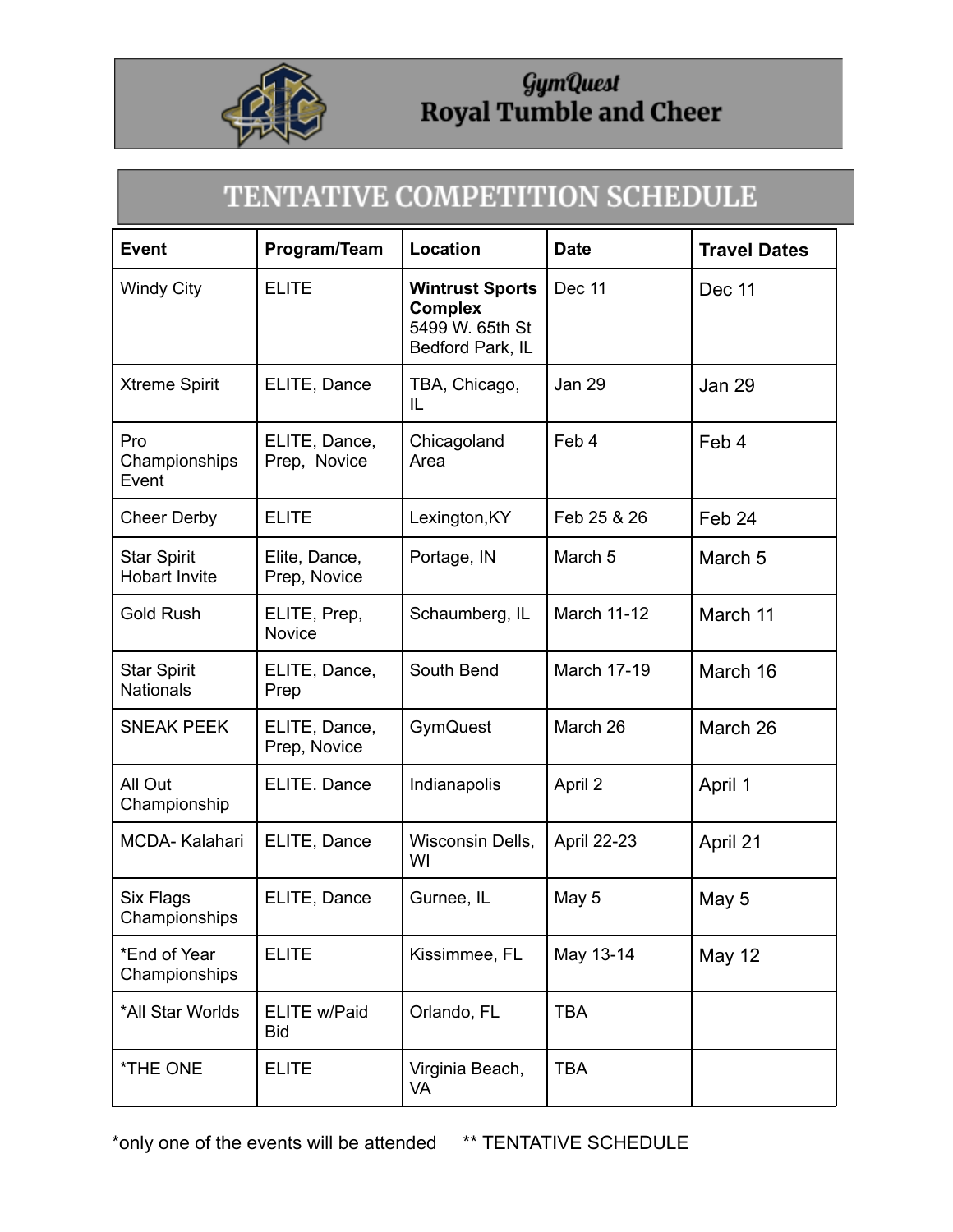

GQRTC strives to provide upfront pricing with no hidden fees. We understand that you are making a significant financial commitment and deserve transparency and the ability to manage costs of participation. If we are required to temporarily close, events are unexpectedly canceled, or other situations arise that are beyond our control, we promise to fairly prorate and attempt to deliver expected program value.

| <b>Elite Program Costs (Itemized)</b>    |                                      |                                        |  | Additional Fees (USASF, Uniform, Post Season) |                           |                                    |  |
|------------------------------------------|--------------------------------------|----------------------------------------|--|-----------------------------------------------|---------------------------|------------------------------------|--|
| <b>Evaluation Groups</b>                 |                                      | \$50.00                                |  | Uniform, If Needed (Sept. 15)                 |                           | \$290.00 - \$325.00                |  |
| Registration<br>(July, Stunt and Choreo) |                                      | 4 Hrs: \$541.00<br>5 Hrs: \$592.00     |  | USASF Membership (Nov. 1)                     |                           | \$45.00                            |  |
| <b>Annual Tuition</b><br>(Aug- March)    |                                      | 4 Hrs: \$2,096.50<br>5 Hrs: \$2,284.00 |  |                                               |                           |                                    |  |
| Fee: Competition<br>Registration         |                                      | \$920.00                               |  |                                               |                           |                                    |  |
|                                          | Fee: Coaches Travel Fee              | \$620.00                               |  |                                               |                           |                                    |  |
| Fee: Skills/Choreo                       | Camps 2 skills, 1 choreo, 1 clean-up | \$500.00                               |  |                                               |                           |                                    |  |
| Fee: Music                               |                                      | \$150.00                               |  |                                               |                           |                                    |  |
| Regular Season<br>(July-March)           |                                      | Mini: \$4,332.50<br>Yth-Sr: \$4,617.00 |  |                                               |                           |                                    |  |
|                                          | <b>Monthly Payment Plan ELITE</b>    |                                        |  |                                               |                           |                                    |  |
| June 20 -<br>July 1                      | Evaluation<br>Camps                  | \$50.00                                |  | Dec 1                                         | <b>Tuition &amp; Fees</b> | Mini: \$380.00<br>Yth-Sr: \$405.00 |  |
| July 5 - 7                               | Registration<br>Due                  | Mini: \$541.00<br>Elite: \$568.00      |  | Jan 1                                         | <b>Tuition &amp; Fees</b> | Mini: \$380.00<br>Yth-Sr: \$405.00 |  |
| Aug 1                                    | <b>Tuition &amp; Fees</b>            | Mini: \$380.00<br>Yth-Sr: \$405.00     |  | Feb 1                                         | <b>Tuition &amp; Fees</b> | Mini: \$380.00<br>Yth-Sr: \$405.00 |  |
| Sept 1<br>Sept 15                        | <b>Tuition &amp; Fees</b><br>Uniform | Mini: \$380.00<br>Yth-Sr: \$405.00     |  | March 1                                       | <b>Tuition &amp; Fees</b> | Mini: \$380.00<br>Yth-Sr: \$405.00 |  |
| Oct 1                                    | <b>Tuition &amp; Fees</b>            | Mini: \$380.00<br>Yth-Sr: \$405.00     |  | April 1                                       | <b>Tuition &amp; Fees</b> | Mini: \$380.00<br>Yth-Sr: \$405.00 |  |
| Nov <sub>1</sub>                         | <b>Tuition &amp; Fees</b>            | Mini: \$380.00<br>Yth-Sr: \$405.00     |  | May 1                                         | <b>Tuition &amp; Fees</b> | Mini: \$380.00<br>Yth-Sr: \$405.00 |  |

Not included in Tuition and Fees: Spectator fees, travel expenses, optional pro shop purchases, optional class tuition, The ONE or All Star World Entrance Fee. We offer Pay-in-full and sibling discounts.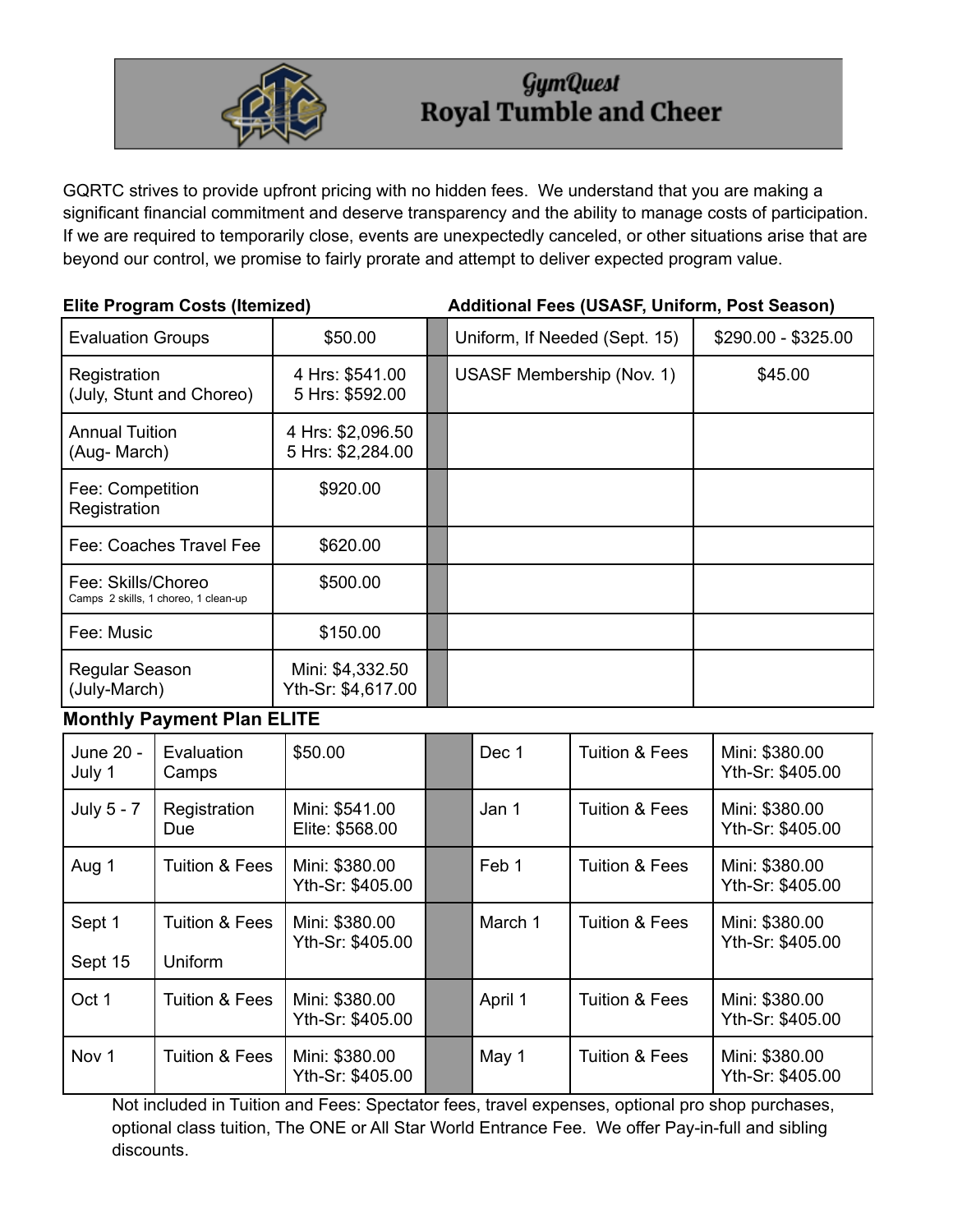

**All payments are non-refundable**. If you wish to leave the program, you must notify management at info@gymquest.com via e-mail. The last day to drop from the program without penalty is Aug 1. Athletes who drop Aug. 2 - Sept. will be charged a \$250.00 drop fee. Athletes who drop Sept. 11 or later are charged a \$500 drop fee. All apparel on order and not received at the time of drop is forfeited to the gym. Athletes who experience a short-term injury but wish to return to their team must continue to make full installments to hold their "spot" on the team. Athletes who suffer a long-term injury (season or career ending) will be refunded any portion of the program not received. A doctor's note is required.

**²Regular and Postseason tuition and fees are divided equally over 10 months Aug. - May.** Two line items will be charged each month on your account. Regular Season: Mini \$210.00 for tuition and \$170.00 for fees., Youth - Senior \$229.00 for tuition and \$176.00 for fees. Fees include competition registration, coaches travel cost, clean up camp, and music.

**³Additional fee will be charged on the date indicated if it is applicable.** For example, Athletes who already own a uniform will not be charged. USASF member fee is paid directly to that organization.

**<sup>4</sup>You may NOT "opt out" of season events:** Listed prices cover tuition, routine upgrades, coaches fees and registration for All Out Championships, MCDA and Six Flags events. Additional event registration fee may be due based on bid designation (paid, at large), and will be paid directly to the event producer. GQRTC does not accept wildcard bids.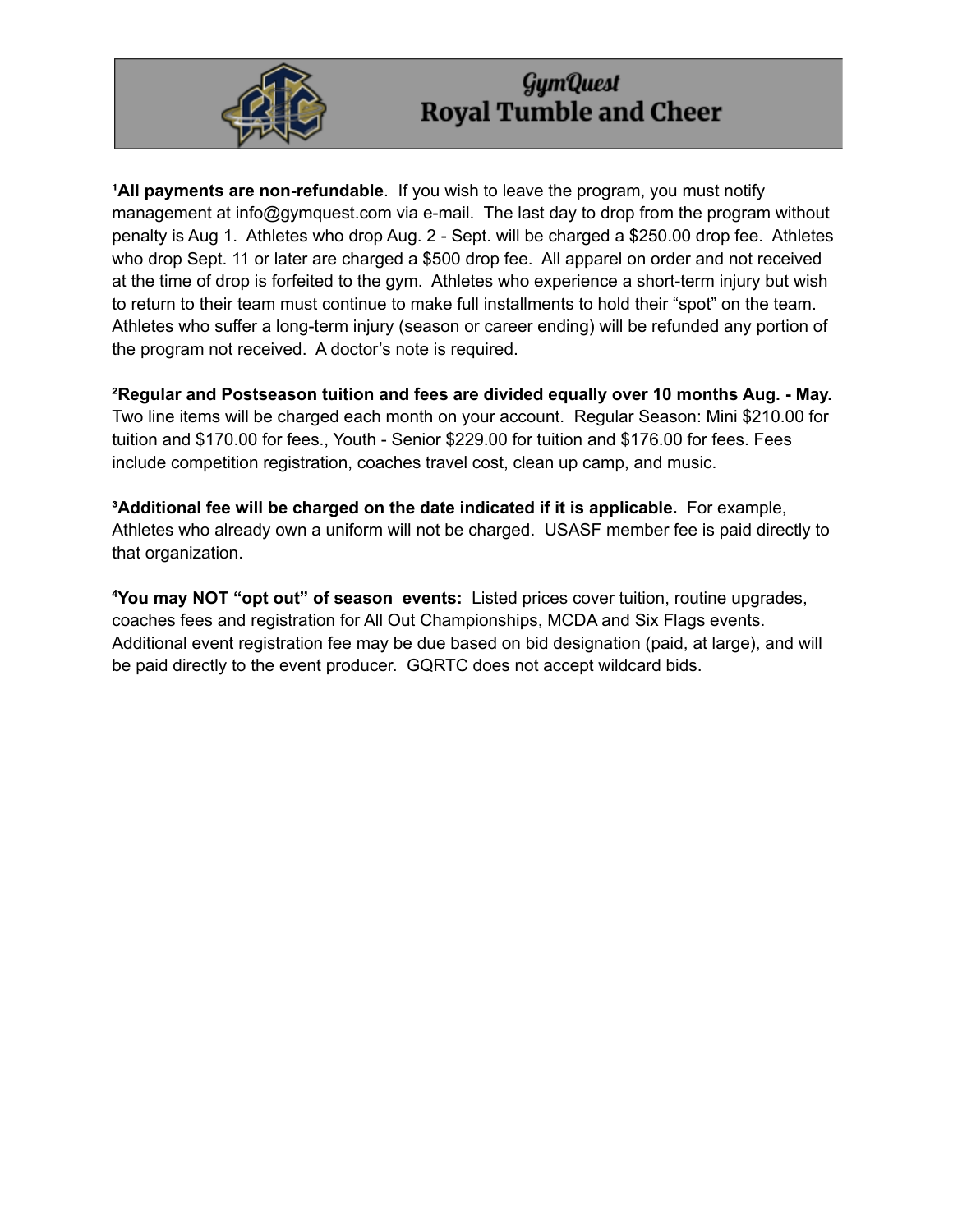

The **NOVICE** program is designed to introduce younger athletes to All Star cheerleading. The only prerequisites are the ability to listen, a willingness to work hard, and a desire to have fun! Practices will focus on fundamentals of performance cheerleading and showcase their newly learned skill in a competition routine. At their performances they will receive judges' feedback. Novice teams are not ranked against one another.

The **PREP** program is designed for athletes who have some knowledge of cheer or general athletic abilities. Prep teams are the perfect step-up program for families that are new to the sport or not yet ready to commit to the travel and expense of an Elite program. While Prep athletes practice and compete less, they still benefit from the same certified coaching and skills-training as our full season Elite teams. Athletes can return to the program each season or they may use the experience to transition to the Elite program.

#### **Novice Program Costs Itemized (Ages 4-6) Prep Program Costs Itemized (Ages 6-15)**

| <b>Registration Fee</b><br>(Uniform and Choer) | \$350.00   |  | <b>Registration Fee</b><br>(Uniform & Choreo) | \$350.00   |  |  |
|------------------------------------------------|------------|--|-----------------------------------------------|------------|--|--|
| <b>Annual Tuition</b><br>(Sept. 11 - Mar. 12)  | \$600.00   |  | <b>Annual Tuition</b><br>(Sept. 11 - Mar. 12) | \$700.00   |  |  |
| Fee: Competition<br>Registration               | \$200.00   |  | Fee: Competition Registration                 | \$300.00   |  |  |
| Fee: Coaches Travel Fee                        | \$100.00   |  | Fee: Coaches Travel Fee                       | \$200.00   |  |  |
| <b>Total Regular Season</b>                    | \$1,250.00 |  | <b>Total Regular Season</b>                   | \$1,550.00 |  |  |
| <b>Additional Fees (USASF)</b>                 |            |  |                                               |            |  |  |
| USASF (Nov. 1)                                 | \$45.00    |  | USASF (Nov. 1)                                | \$45.00    |  |  |

#### **Monthly Payment Plan Novice Program Costs (Itemized) (Ages 4-6) Prep Program Costs Itemized (Ages 6-15)**

| Registration     |                           | \$350.00 | Registration     |                           | \$350.00 |
|------------------|---------------------------|----------|------------------|---------------------------|----------|
| Sept 1           | Tuition & Fees            | \$130.00 | Sept 1           | <b>Tuition &amp; Fees</b> | \$130.00 |
| Oct 1            | <b>Tuition &amp; Fees</b> | \$130.00 | Oct 1            | <b>Tuition &amp; Fees</b> | \$172.00 |
| Nov <sub>1</sub> | Tuition & Fees            | \$130.00 | Nov <sub>1</sub> | <b>Tuition &amp; Fees</b> | \$172.00 |
| Dec 1            | Tuition & Fees            | \$130.00 | Dec 1            | <b>Tuition &amp; Fees</b> | \$172.00 |
| Jan 1            | Tuition & Fees            | \$130.00 | Jan 1            | <b>Tuition &amp; Fees</b> | \$172.00 |
| Feb 1            | Tuition & Fees            | \$130.00 | Feb 1            | Tuition & Fees            | \$172.00 |
| March 1          | <b>Tuition &amp; Fees</b> | \$130.00 | March 1          | <b>Tuition &amp; Fees</b> | \$172.00 |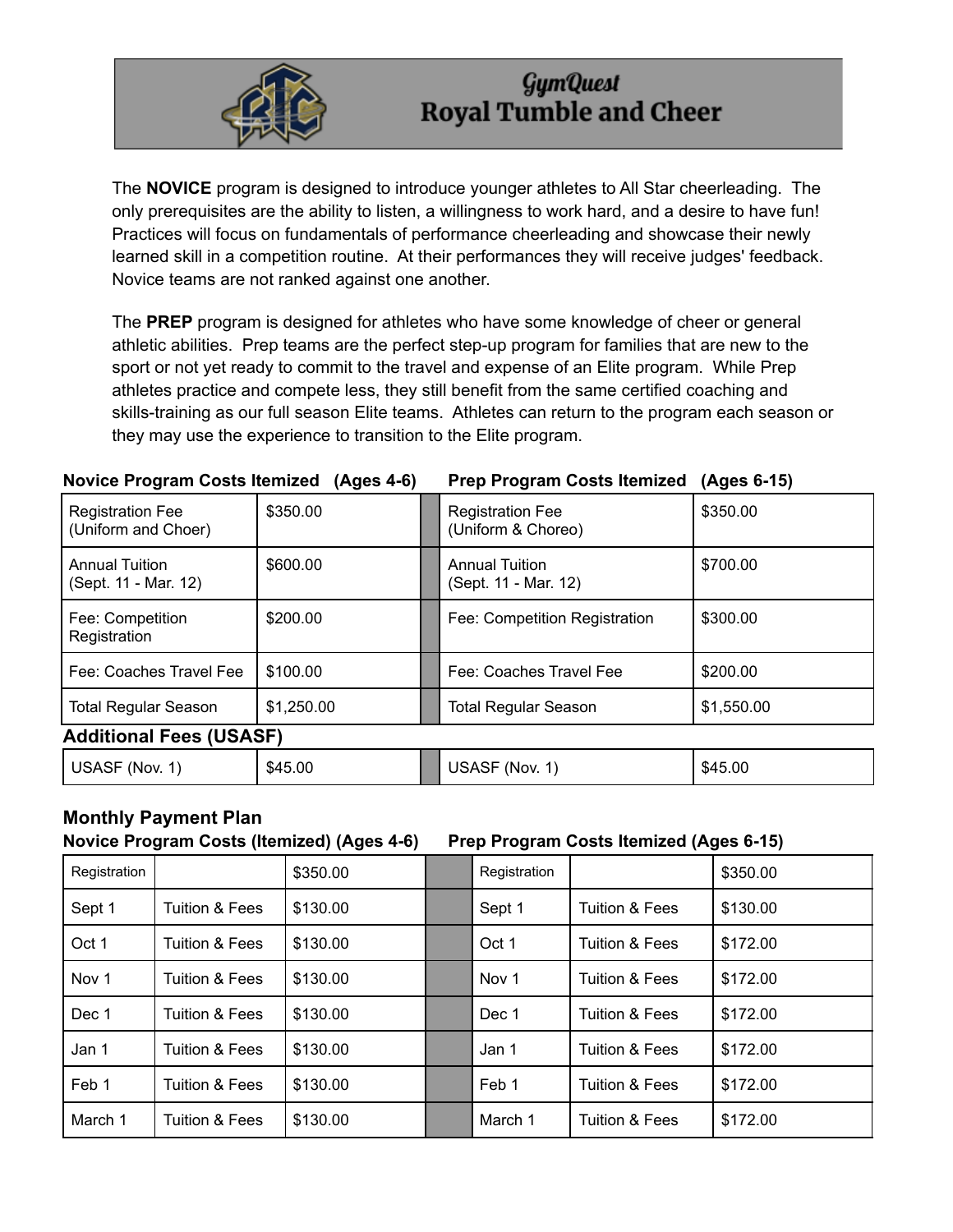

*Not included above: spectator fees, travel expenses, optional pro shop purchases, optional class tuition. We offer pay-in-full and sibling discounts.*

The **DANCE** program is designed to teach students the joy of all star dance. Prices are set for ONE dance. If students are interested in competing more than once dance, please contact Toni Nissley at [gqroyaltc@gmail.com](mailto:gqroyaltc@gmail.com)

#### **Mini/Youth Dance Program Costs Itemized (Ages 4-11) Jr/Sr Costs Itemized (Ages 12-18)**

| <b>Registration Fee</b><br>(Uniform and Choer) | \$100.00     |  | <b>Registration Fee</b><br>(Uniform & Choreo) | \$100.00   |  |  |
|------------------------------------------------|--------------|--|-----------------------------------------------|------------|--|--|
| <b>Annual Tuition</b><br>(Sept. 11 - May)      | \$1271,00.00 |  | <b>Annual Tuition</b><br>(Sept. 11 - May)     | \$1271.00  |  |  |
| Fee: Competition<br>Registration               | \$280.00     |  | Fee: Competition Registration                 | \$380.00   |  |  |
| Fee: Coaches Travel Fee                        | \$200.00     |  | Fee: Coaches Travel Fee                       | \$200.00   |  |  |
| <b>Total Regular Season</b>                    | \$2,001.00   |  | <b>Total Regular Season</b>                   | \$1,001.00 |  |  |
| <b>Additional Fees (USASF)</b>                 |              |  |                                               |            |  |  |
|                                                |              |  |                                               |            |  |  |

| USASF (Nov. 1)       | \$45.00 | USASF (Nov. 1)       | \$45.00 |
|----------------------|---------|----------------------|---------|
| Uniform fee (Oct. 1) | TBA     | Uniform fee (Oct. 1) | TBA     |

#### **Monthly Payment Plan**

#### **Mini/Youth Dance Program Costs Itemized (Ages 4-11) Jr/Sr Costs Itemized (Ages 12-18)**

| Registration |                           | \$100.00 | Registration |                           | \$100.00 |
|--------------|---------------------------|----------|--------------|---------------------------|----------|
| Oct 1        | Tuition & Fees            | \$212.00 | Oct 1        | <b>Tuition &amp; Fees</b> | \$212.00 |
| Nov 1        | Tuition & Fees            | \$212.00 | Nov 1        | <b>Tuition &amp; Fees</b> | \$212.00 |
| Dec 1        | Tuition & Fees            | \$212.00 | Dec 1        | Tuition & Fees            | \$212.00 |
| Jan 1        | <b>Tuition &amp; Fees</b> | \$212.00 | Jan 1        | <b>Tuition &amp; Fees</b> | \$212.00 |
| Feb 1        | Tuition & Fees            | \$212.00 | Feb 1        | <b>Tuition &amp; Fees</b> | \$212.00 |
| March 1      | <b>Tuition &amp; Fees</b> | \$212.00 | March 1      | <b>Tuition &amp; Fees</b> | \$212.00 |
| April 1      | Tuition & Fees            | \$212.00 | April 1      | <b>Tuition &amp; Fees</b> | \$212.00 |
| May 1        | <b>Tuition &amp; Fees</b> | \$212.00 | May 1        | <b>Tuition &amp; Fees</b> | \$212.00 |

*Not included above: spectator fees, travel expenses, optional pro shop purchases, optional class tuition. We offer pay-in-full and sibling discounts.*